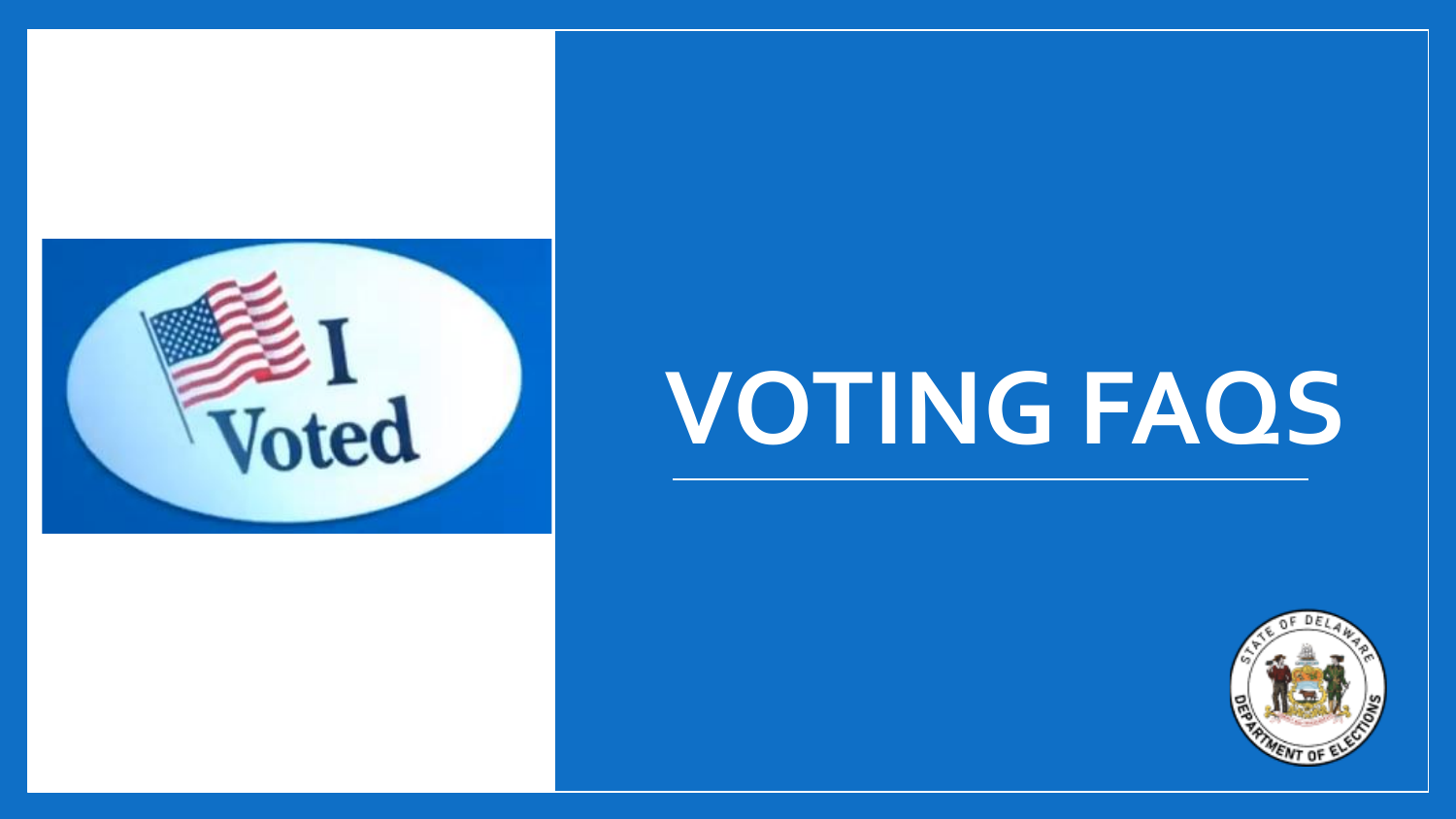#### **1. How can I cast my vote in Delaware?**

- There are three options for voting in Delaware:
	- **Early Voting:** Voting in person prior to Election Day is offered in Delaware for at least ten days before Primary, General, and Special Elections, with the last day the Sunday before Election Day.
	- **Election Day Voting:** You may vote in person at your assigned Polling Place on Election Day.
	- **Absentee Voting:** If you are unable to vote in person, you may choose to vote by absentee ballot before Election Day for one of the reasons listed on the absentee ballot application. See Absentee Voting FAQs for more information.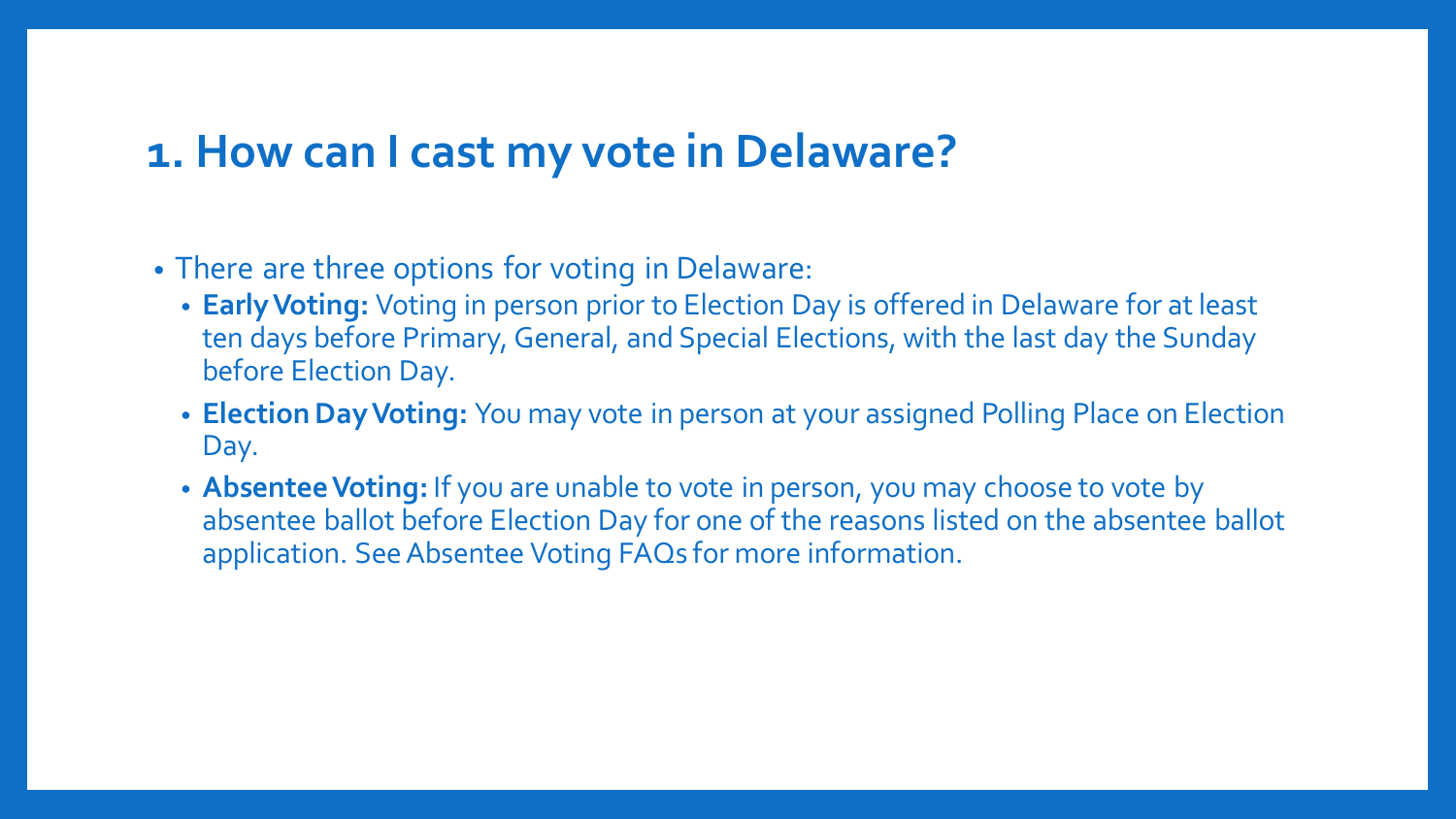- **2. When can I vote in person?**
	- •**Early Voting:** Delaware will offer Early Voting for at least 10 days prior to Primary, General, and Special Elections at designated Early Voting sites called Vote Centers in each county. Early Voting will be available up to and including the Sunday before Election Day. Times and locations to be announced.
	- •**Election Day:** Polling Places are open from 7 a.m. to 8 p.m. for General, Primary and Special elections.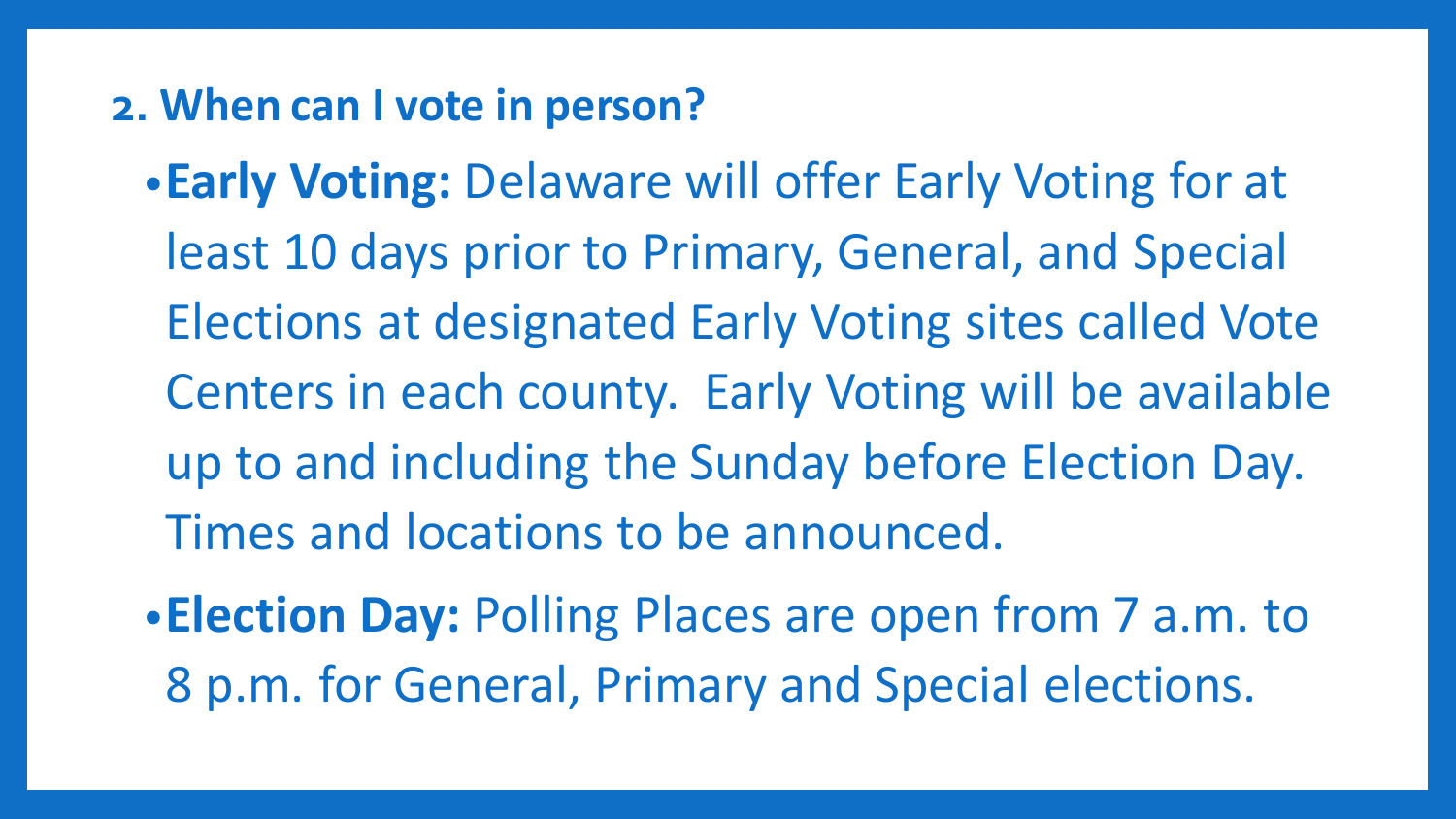- **3. Where do I vote in person?**
	- •**Early Voting:** Voting locations called Vote Centers will be open for voting for at least 10 days prior to the Primary and General Elections. Delaware voters may choose to vote at any Vote Center within the county in which they reside.
	- •**Election Day:** Your Polling Place Card shows your assigned polling place. You can check your record at iVote.de.gov to find out where you vote, or you may contact your County Elections office.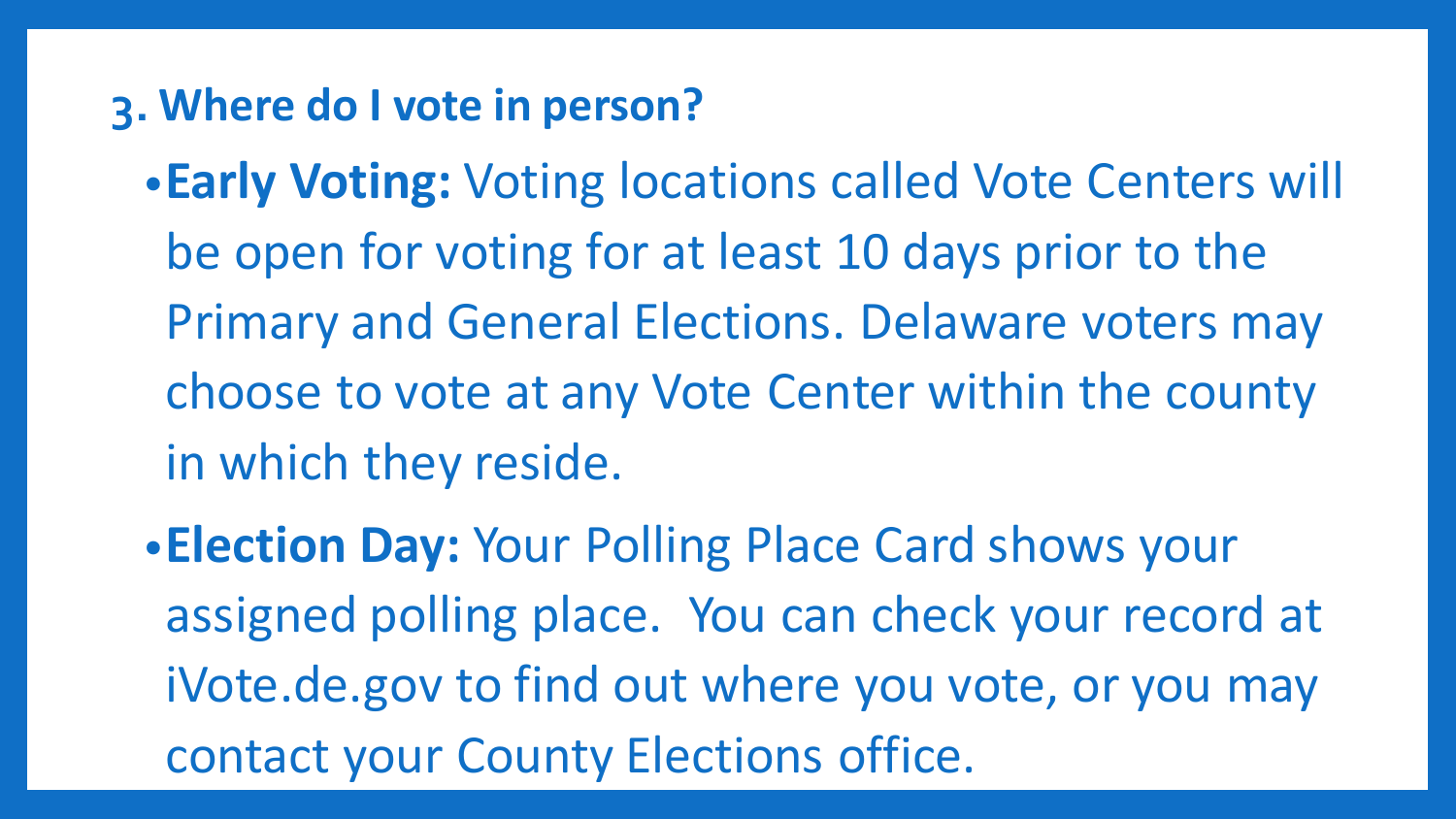#### **4. How are election results transmitted and reported?**

•Results are collected from machines into dedicated USB sticks and physically transported to State facilities across Delaware. At these State facilities the USB sticks are read, and results are transmitted through dedicated elections network (non-internet connected) to a centralized repository. Results are consolidated and formatted then saved to a separate external media (USB stick). A report of the unofficial election results is published to our website at [https://elections.delaware.gov.](https://elections.delaware.gov/)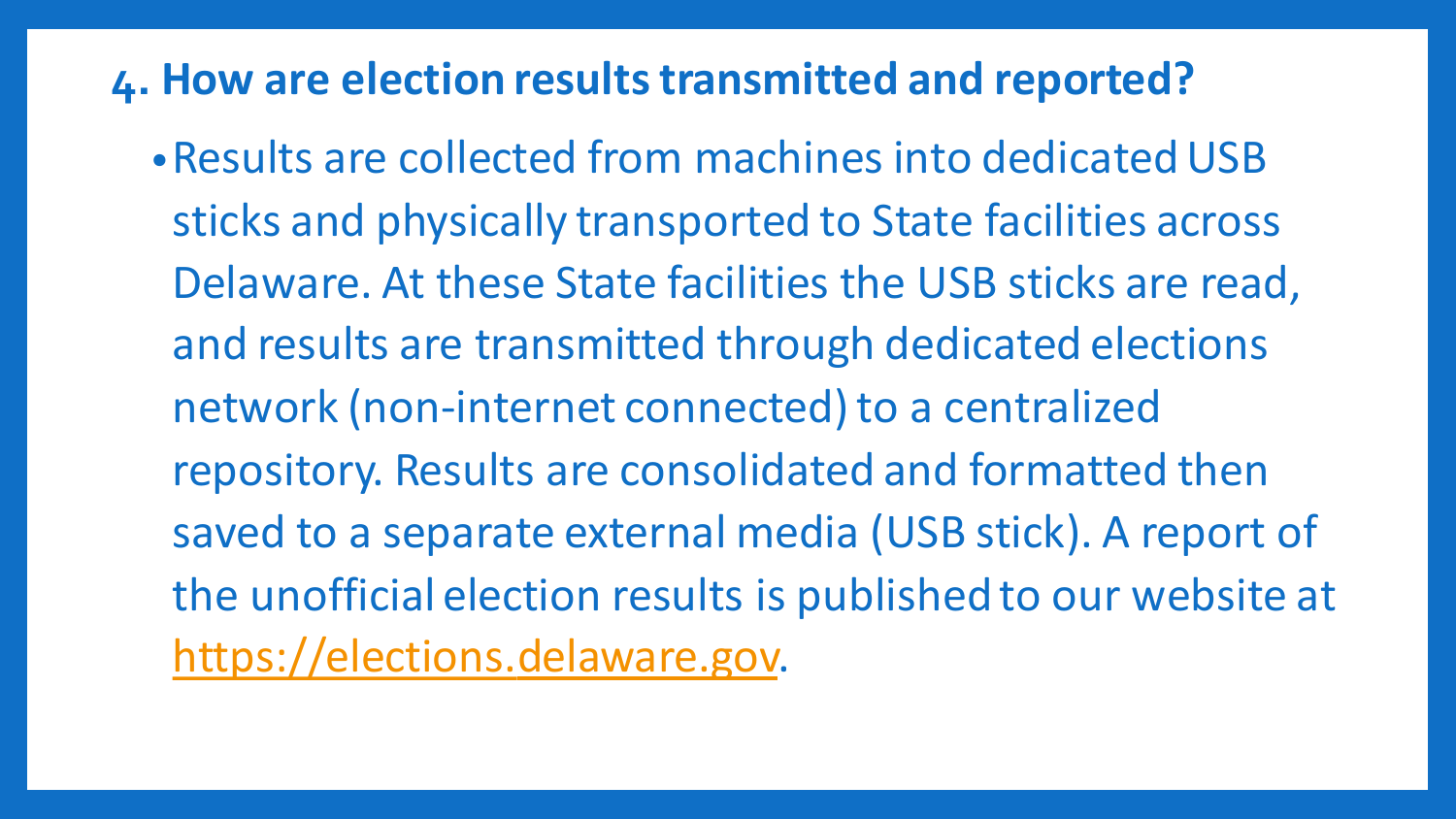**5. How are election results certified in Delaware?**

•General Elections results are certified by the Superior Court of each County acting as the Board of Canvass. They manually count/tabulate votes from every machine and declare them as official.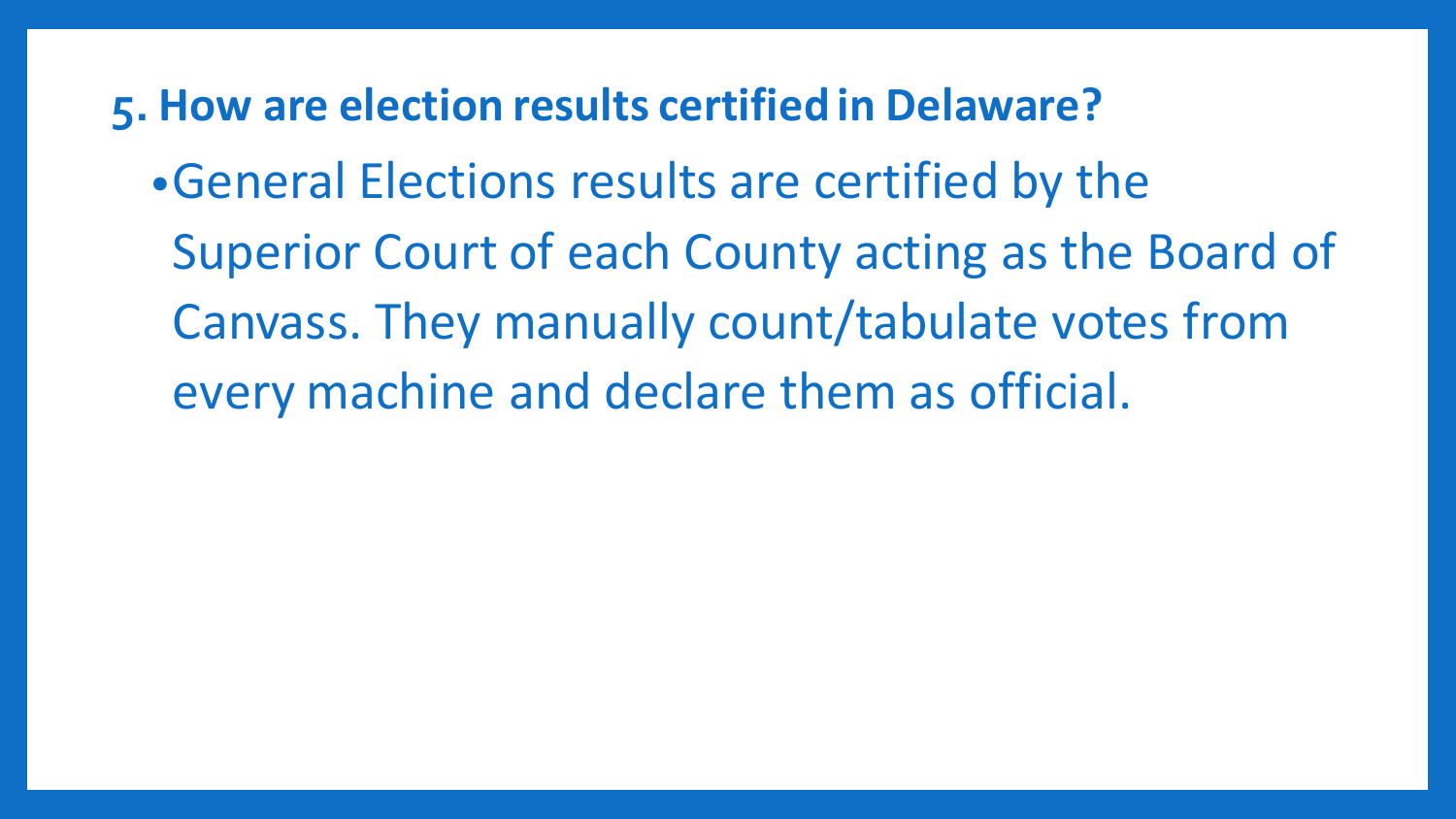## **6. How does the Department prevent someone from voting twice; in-person and by absentee ballot in the same election?**

- When a voter's ballot has been received and accepted by the Department, the data on the pollbooks is updated to indicate the person has already voted. If a person who has already voted by absentee ballot shows up to the polling place to vote in person, they will not be permitted to vote as they have already voted.
- If a voter has been sent an absentee ballot, the pollbook displays that an absentee ballot has been sent out. When Elections confirms the ballot has not been received and accepted by the Department, the absentee ballot is cancelled, and the voter may vote inperson at the Polling Place.
- Voting more than once, or even attempting to vote more than once, is voter fraud in Delaware, per Title 15, *Del. C.* § 5128 and will be prosecuted. The penalties for fraudulent voting, "fined not less than \$50 or more than \$200, or imprisoned not less than 30 days or more than 2 years, or both."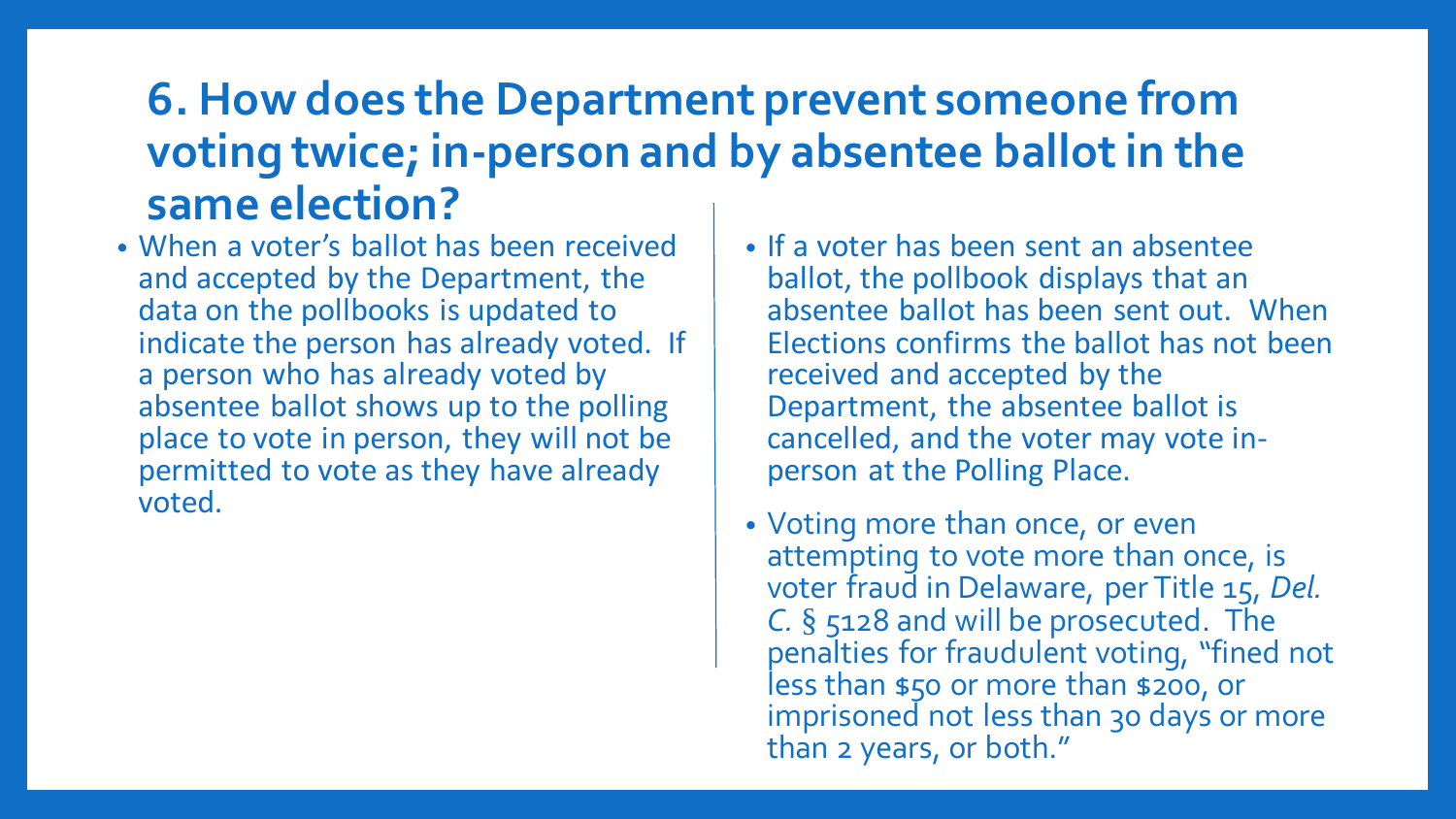## **7. Does Delaware require photo ID to vote in State and Federal Elections?**

- When you arrive at a polling place in Delaware poll workers ask voters to show proof of identity. Delaware does not require a photo ID to vote in Federal and State Elections.
- Showing ID expedites the voter check-in process.
- Delaware does not have a defined list of acceptable forms of identification.

• If a voter does not show ID, is present in their correct polling place and appears on the poll list, the voter must fill out a form, called an "Affirmation of Voter Identity" and are then permitted to vote.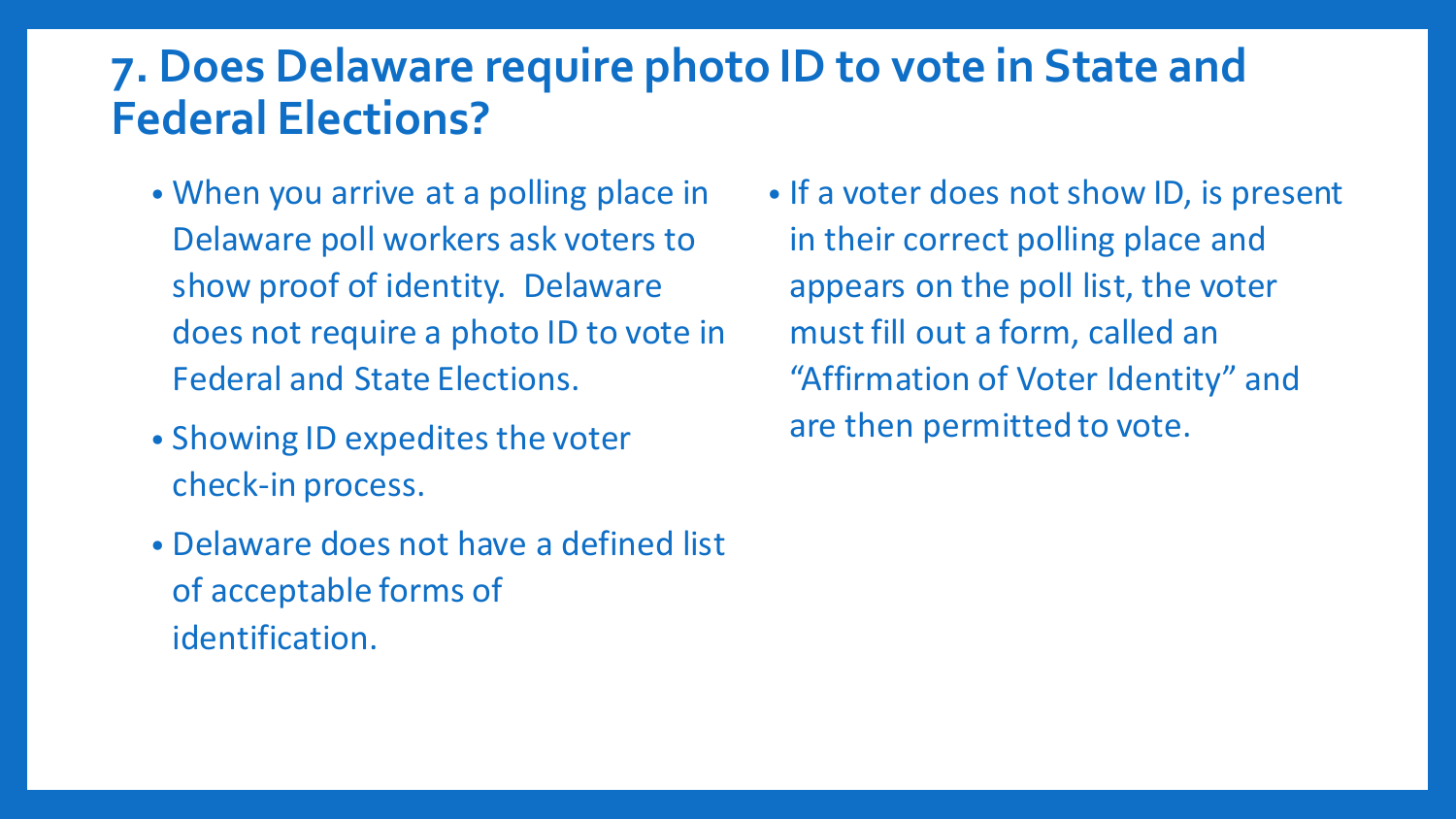**8. Why do they say my name before I vote?**

•Two reasons: (1) It is required by law. (2) So that everyone in the Polling Place knows who is voting in case someone wants to challenge your right to vote.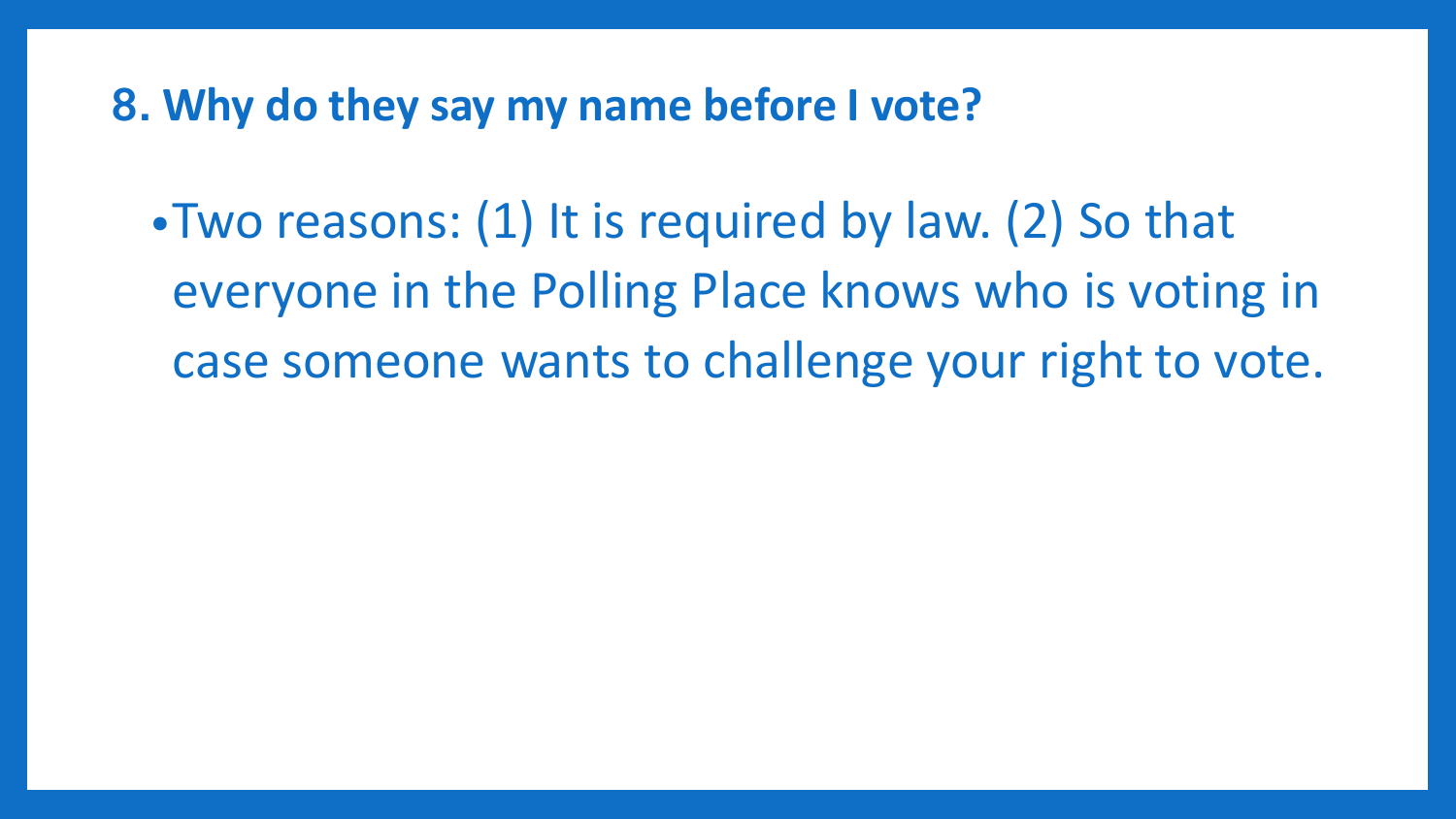#### **9. Why do they say my party before I vote in the Primary Election?**

•Two reasons: (1) It is required by law. (2) So that everyone in the Polling Place knows who is voting in case someone wants to challenge your right to vote.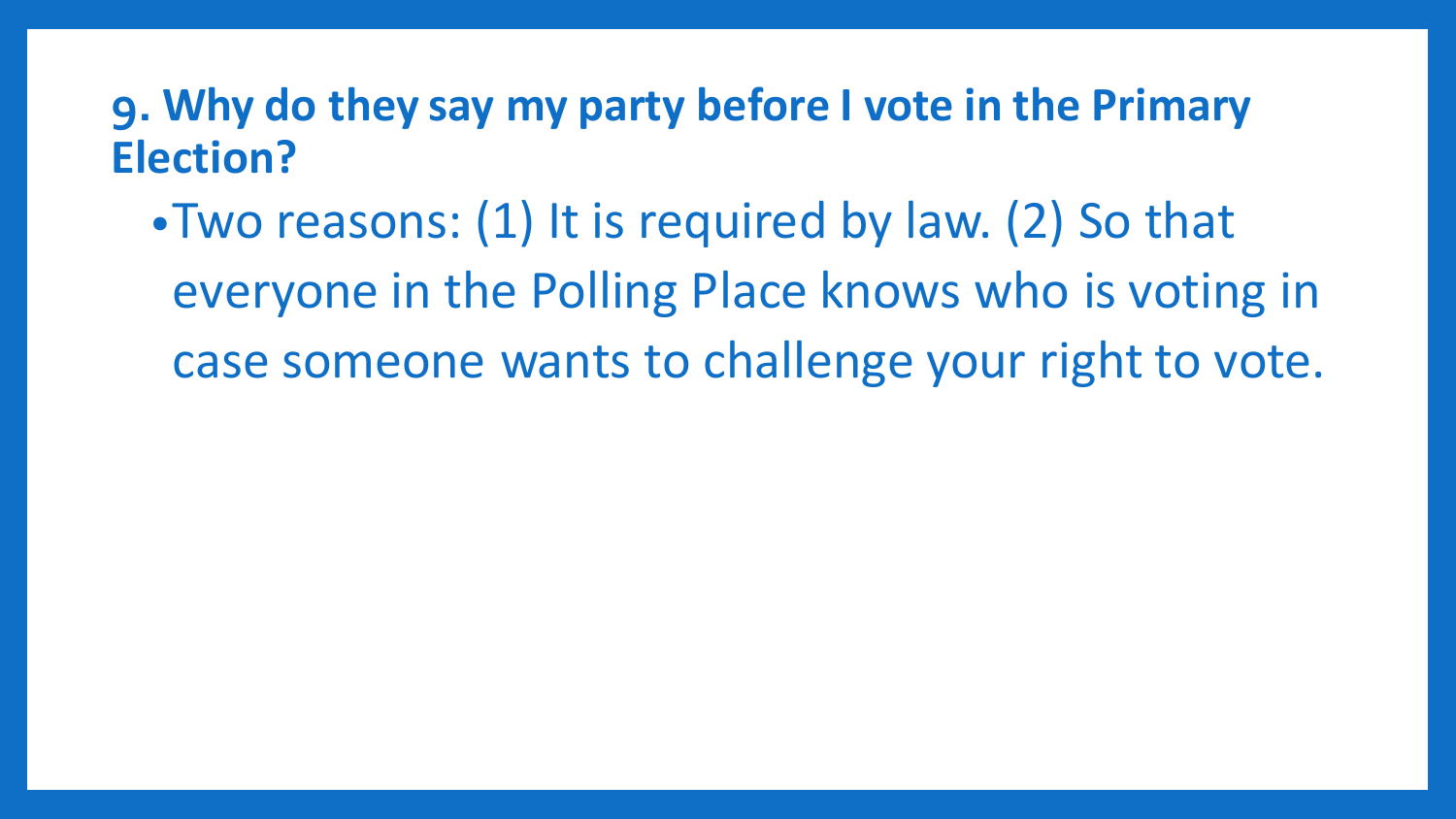**10. Can I take my children with me to vote?**

•You may take children 17 years old and younger with you when voting.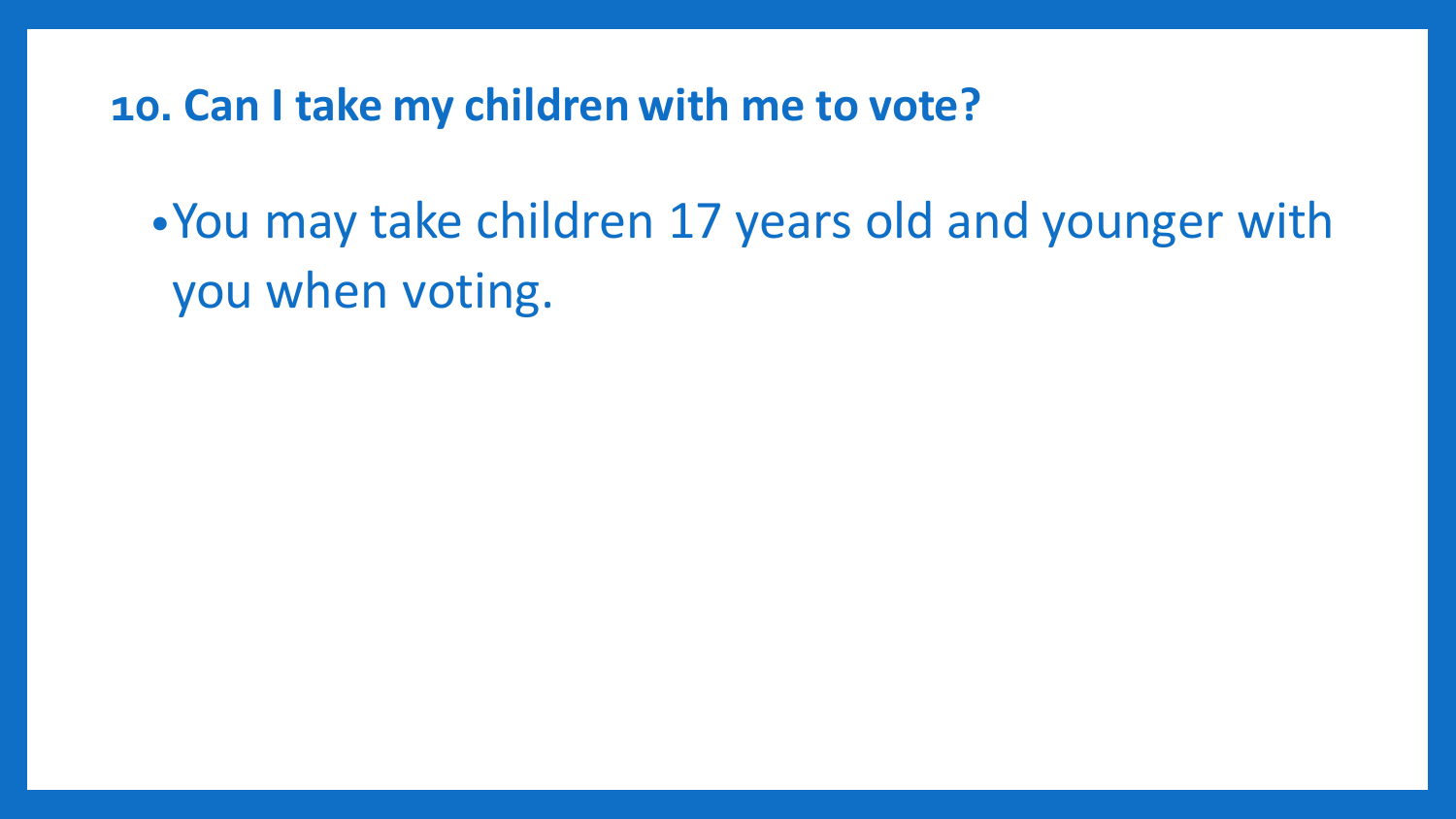**11. Can I talk on my cell phone at the Polling Place?**

•No, because the noise interferes with poll workers and distracts voters.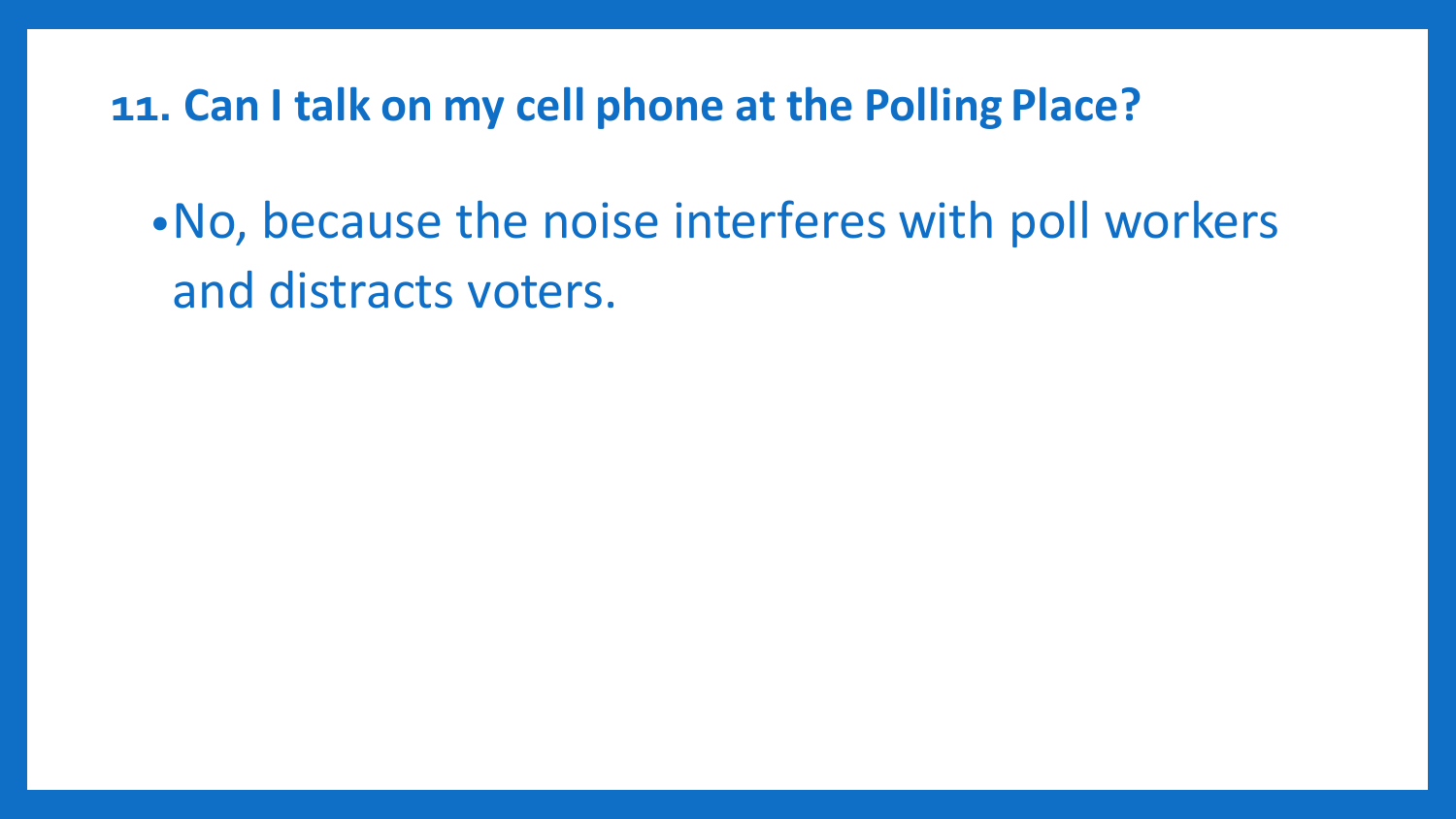**12. How long can I be in the voting booth?**

•Three (3) minutes. If a poll worker thinks you are taking too long, he/she may ask if you need assistance.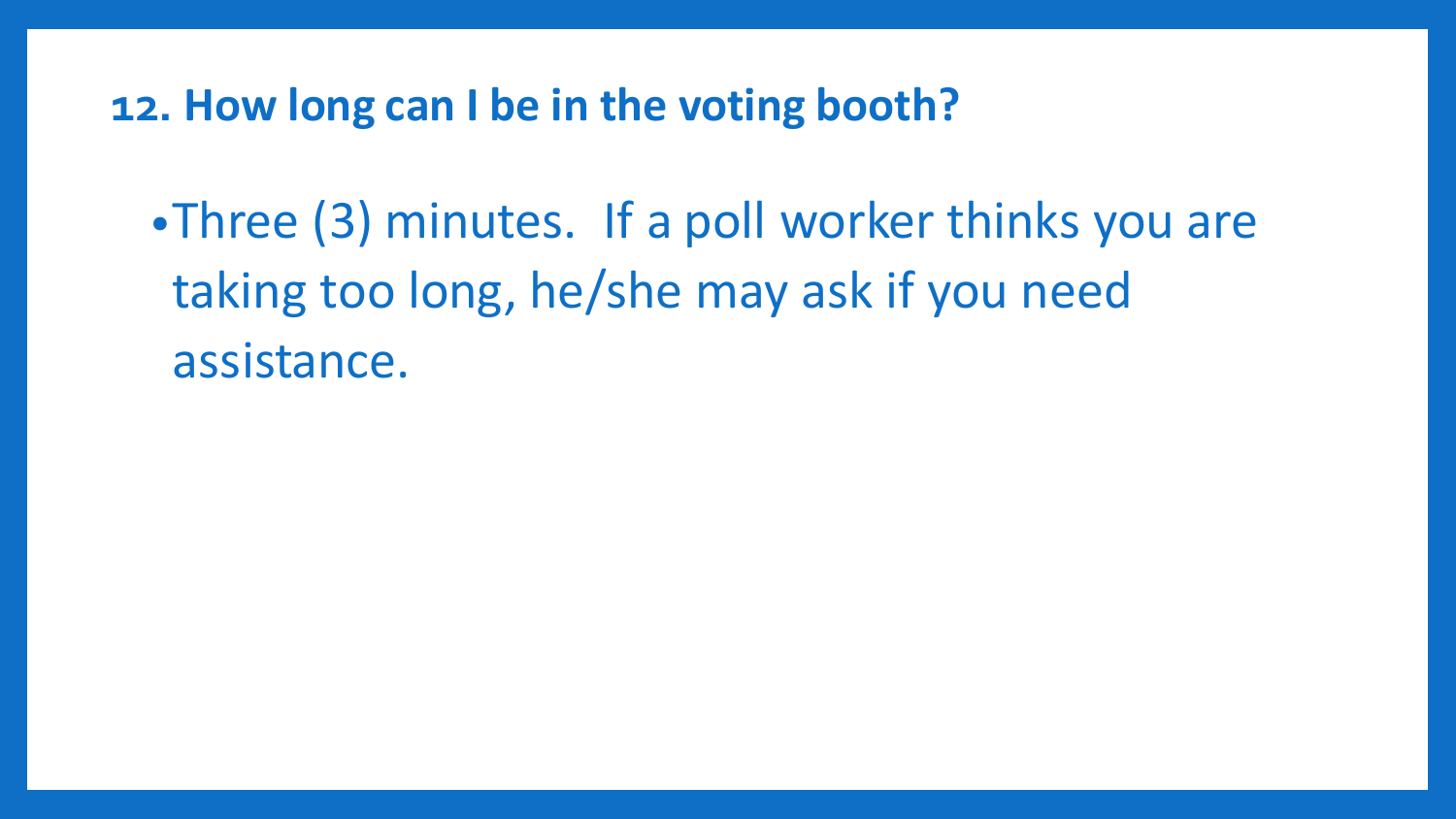**13. Can I wear items about a candidate in the polling place?**

•No, the Delaware Code forbids it.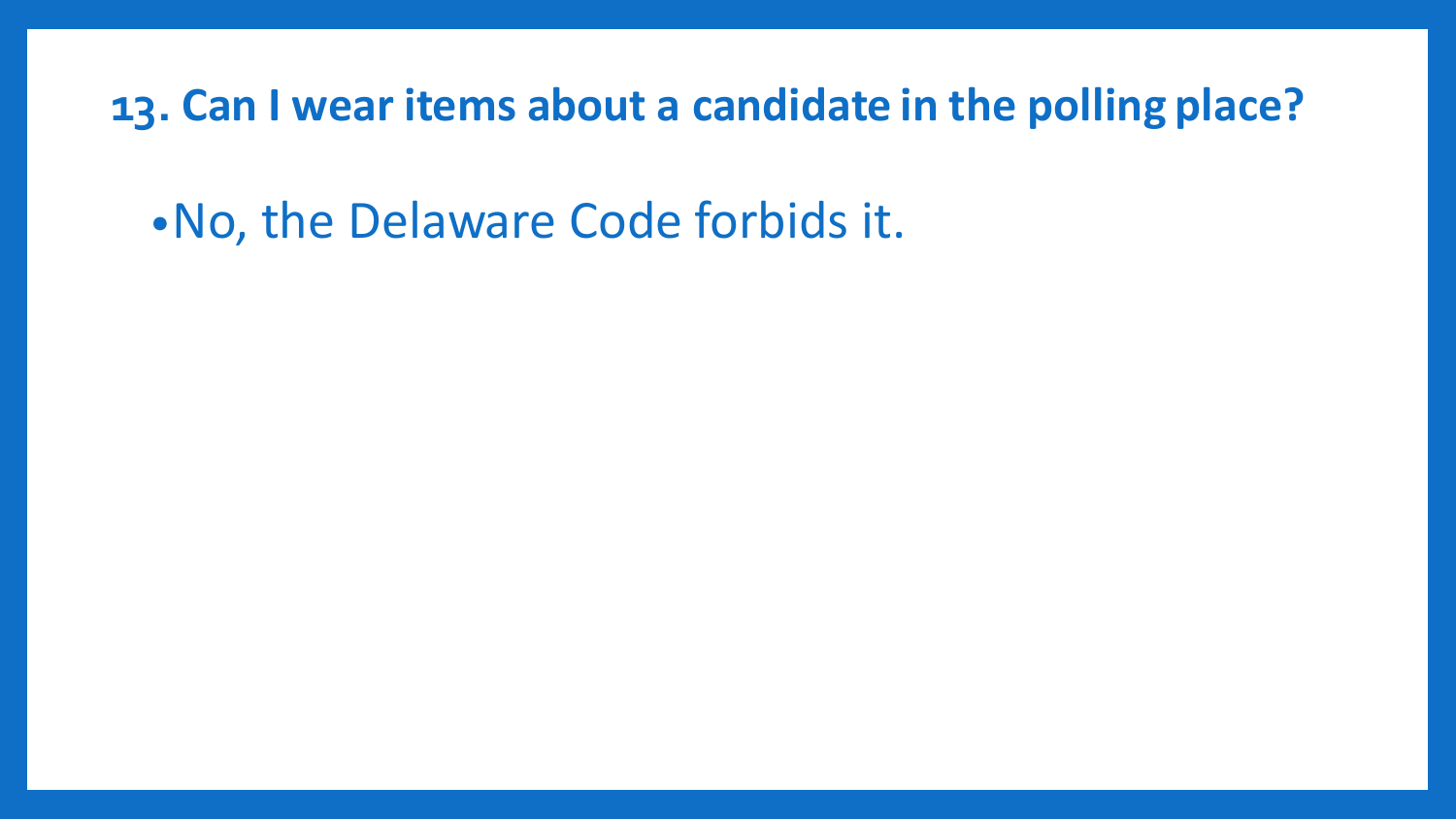## **14. Do you have or publish information about candidates and what they stand for?**

•We have a list of candidates who have filed with the Department to run in an election on our website, elections.delaware.gov which includes candidate contact information. Elections is not permitted to publish any information on a candidate related to their positions on issues, etc. You may contact the candidate or reach out to other sources for that information.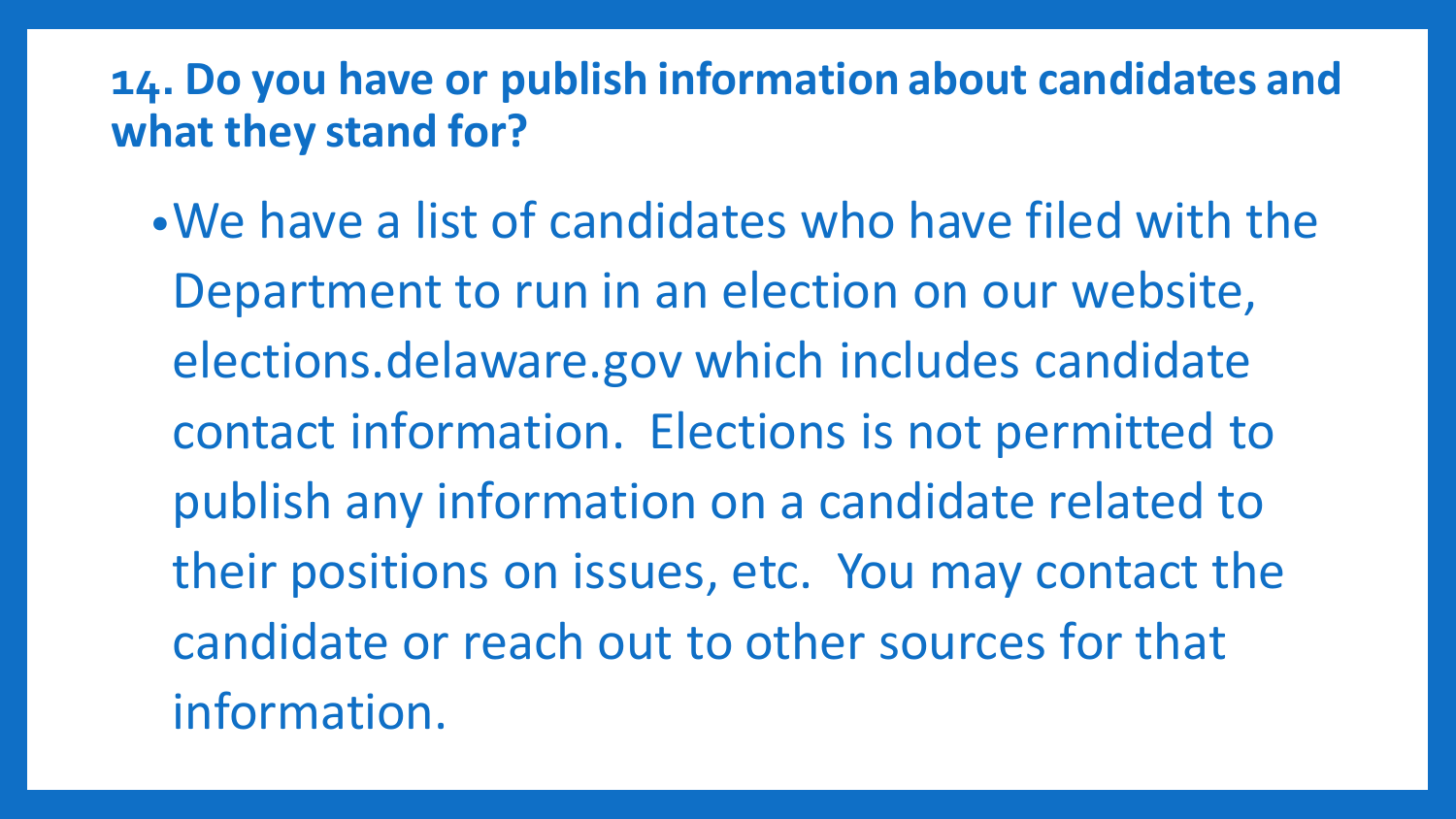**15. How do I appeal my registration status?**

•Contact your County Elections office by email, phone, or in-person.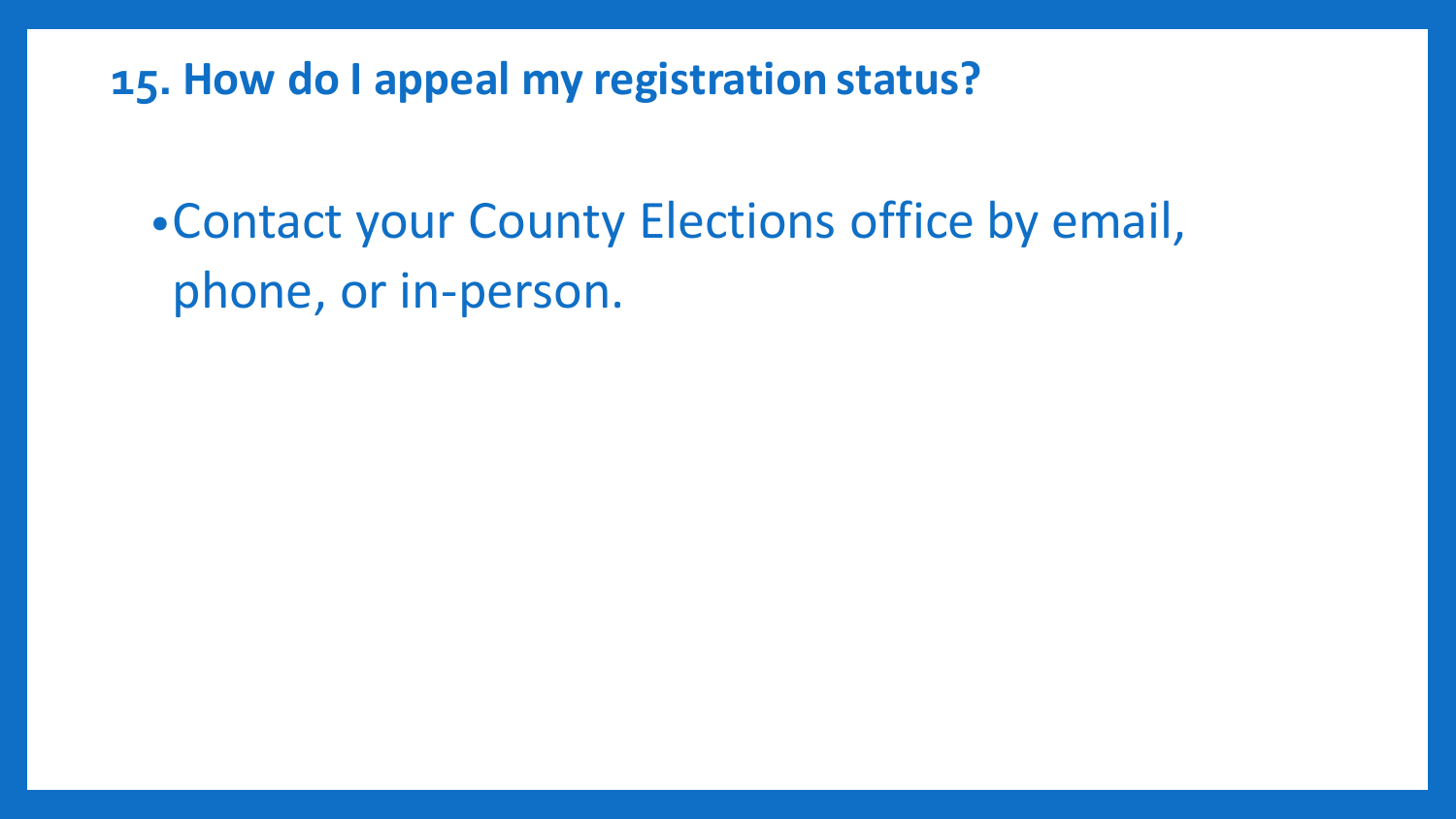## **16. What is a provisional ballot?**

•A provisional ballot is a last chance ballot, mandated by Federal Law for use in Federal Elections. It is not a ballot of convenience. Poll workers will offer it to you if they cannot confirm that you are eligible to vote in their Election District. Poll Workers will attempt to send you to the correct Election District.

•Your provisional ballot will NOT count, if: You are not registered to vote, you are at the wrong Election District, your affidavit is not complete, or you vote the wrong party's ballot in a Primary Election.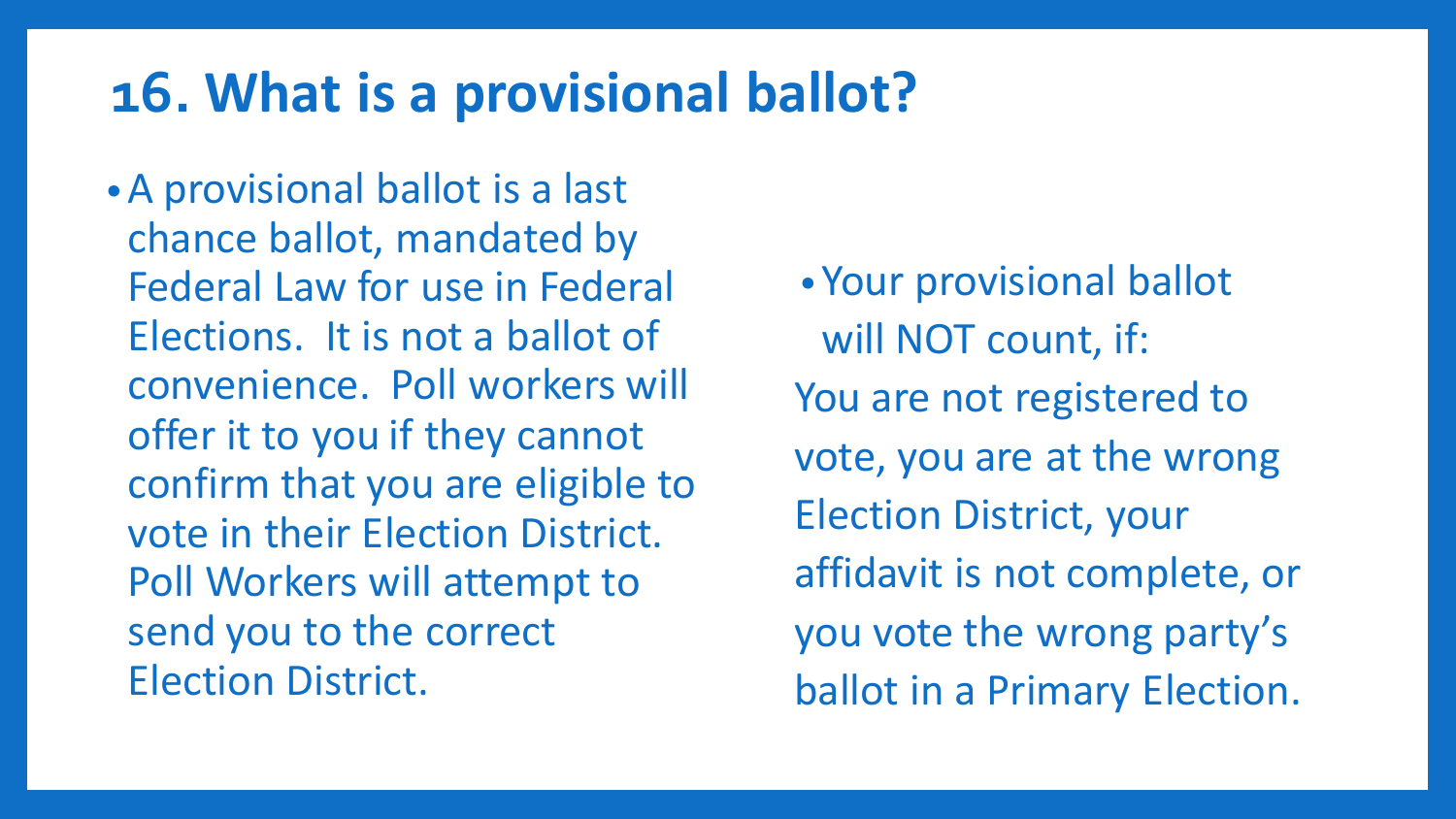## **17. Do I have to talk to people handing out literature or taking exit polls?**

•No.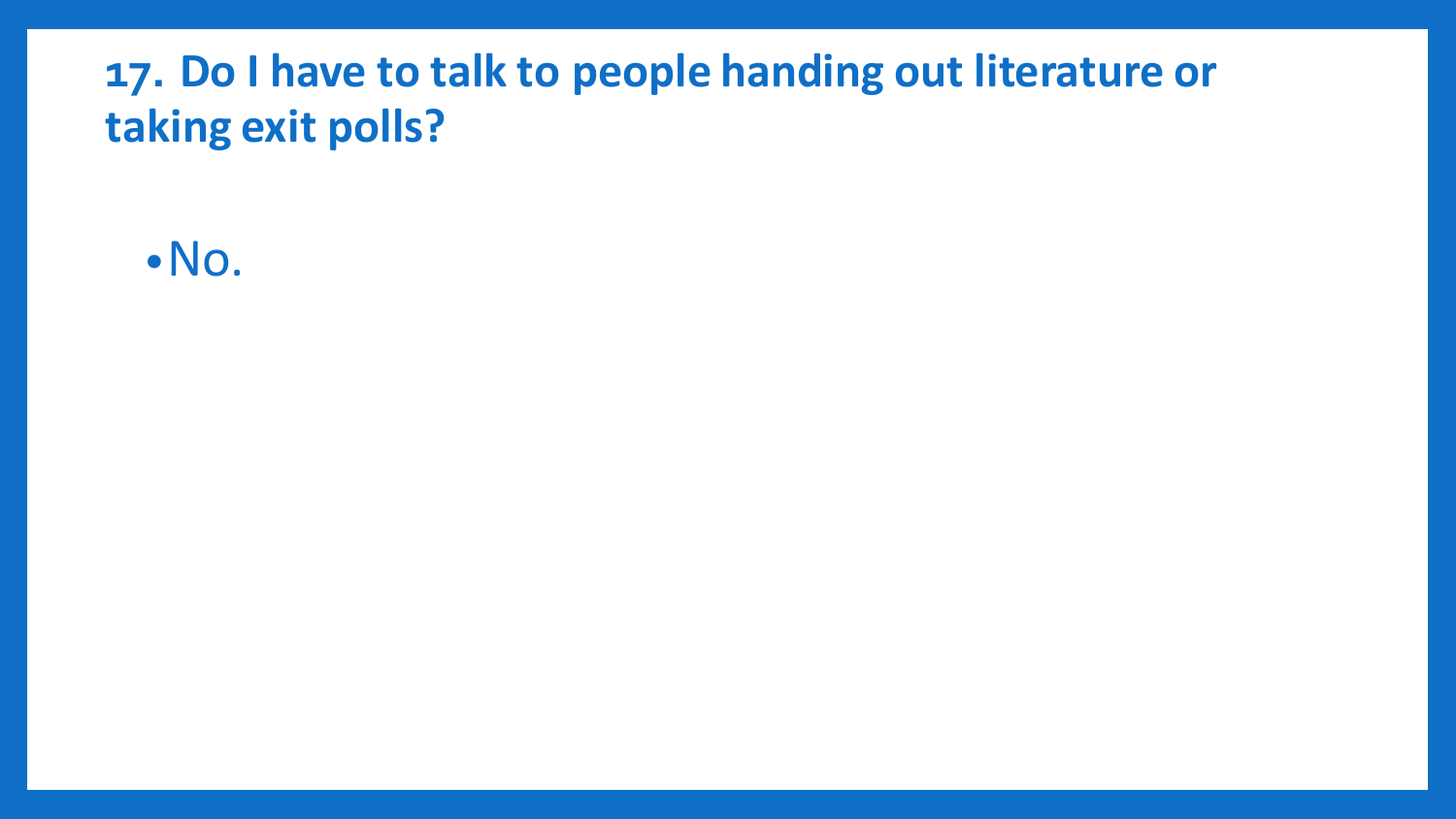#### **18. Does Delaware offer Early Voting?**

- Yes, Early Voting will be available to Delaware voters in Primary, General, and Special Elections per Title 15, Chapter 54 of the Delaware Code.
- According to law early voting sites, called Vote Centers, will be open in Delaware for *at least* **a total of 10 days** before these elections, with the last two days being the Saturday and Sunday immediately prior to Election Day.
- For elections with a Statewide Office on the ballot, at least one early voting site will be designated in each county, with an additional early voting location in the City of Wilmington.

• At least 30 days before each election, early voting site locations and voting hours will be announced by the State Election Commissioner.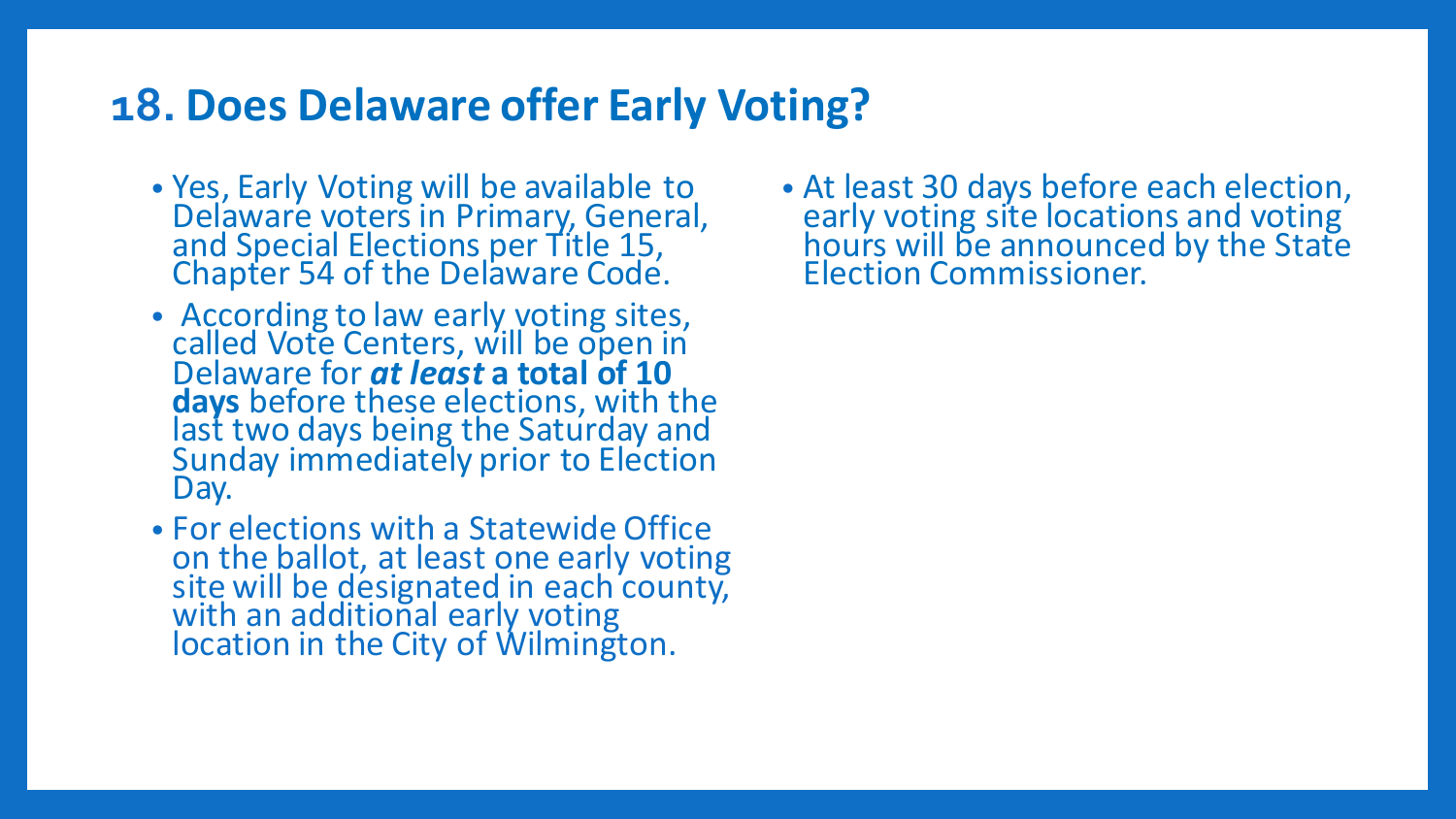#### **19. As a member of the public and a concerned Delaware citizen, am I allowed to watch what goes on in the Polling Place and challenge voters I don't think are eligible to vote?**

- Yes, the Title 15 of the Delaware Code provides for members of the public to act as challengers, but you must first be selected and authorized by a candidate on the ballot for Primary Elections and by a political party with candidates on the ballot for General Elections in order to serve in this position.
- Title 15 of the Delaware Code details who is permitted in the voting room of a Polling place and specifies the activities are allowed.
- In General Elections, pursuant to Section 4933(a)(4) here [Delaware Code Online,](https://delcode.delaware.gov/title15/c049/sc02/index.html) "one challenger from a political party with a candidate on the ballot" is allowed in [the voting room. In Primary Elections, per Section 3164 here](https://delcode.delaware.gov/title15/c031/sc04/index.html) Delaware Code Online each candidate on the ballot may select one challenger per Polling Place, who will be allowed to challenge voters in the voting room.

 $(Slide 1 of 3)$ 

(Continued on Next Slide)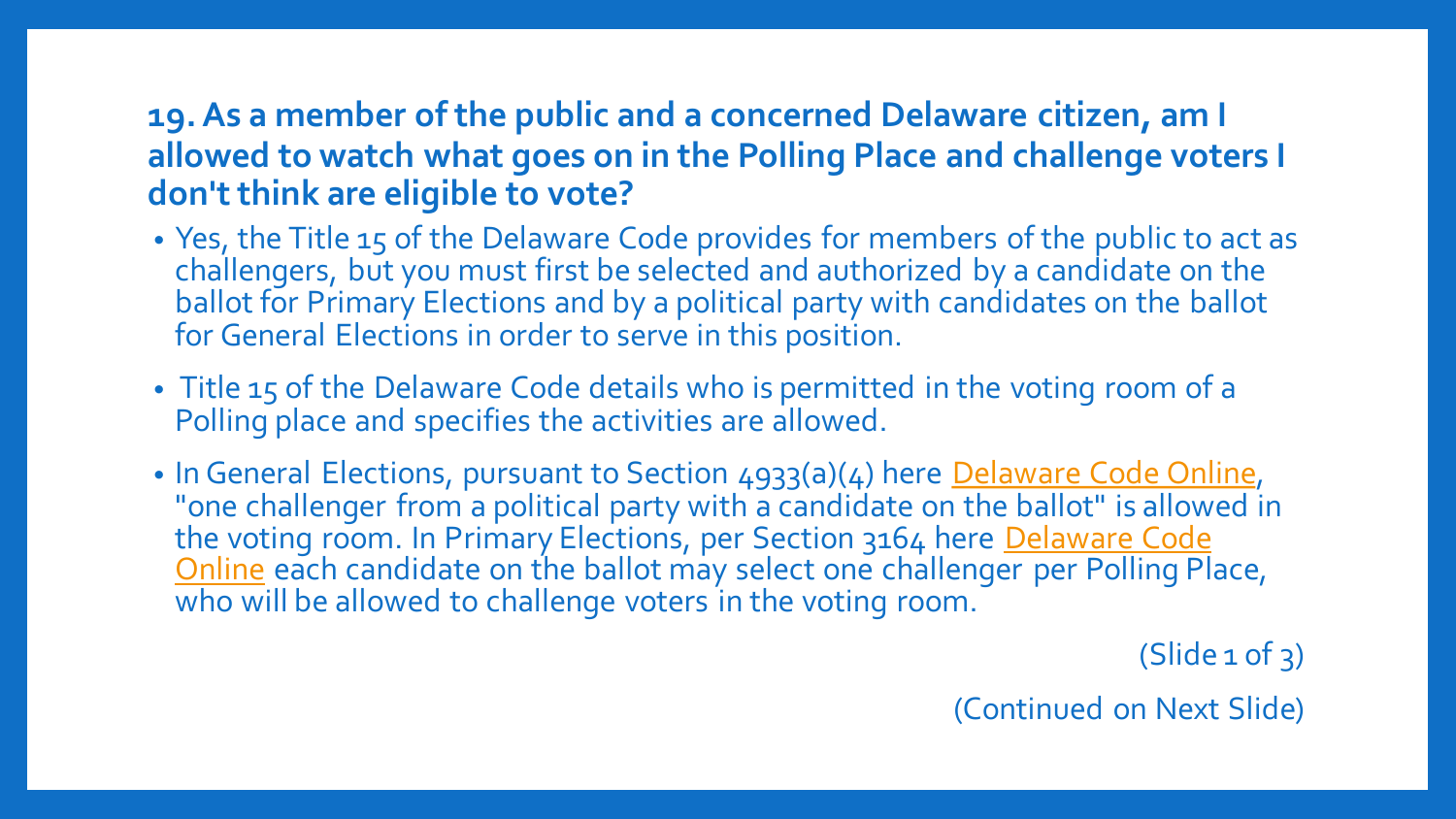#### **20. As a member of the public and a concerned Delaware citizen, am I allowed to watch what goes on in the Polling Place and challenge voters I don't think are eligible to vote? (Continued from previous slide)**

- Section 4934 spells out what challengers may do according to law and the importance of their position. Please read this section in its entirety, here [Delaware Code Online.](https://delcode.delaware.gov/title15/c049/sc02/index.html)
- The Code bestows upon a challenger in the voting room per 4943(b) the sacred duty of "peace officer," possessing "the same powers preserving the peace as election officers and the challengers shall be protected in the discharge of their duty by election officers."
- Challengers "shall be permitted to observe the conduct of the election and all election records," per Section 4934(a).

 $(Slide 2 of 3)$ 

(Continued on Next Slide)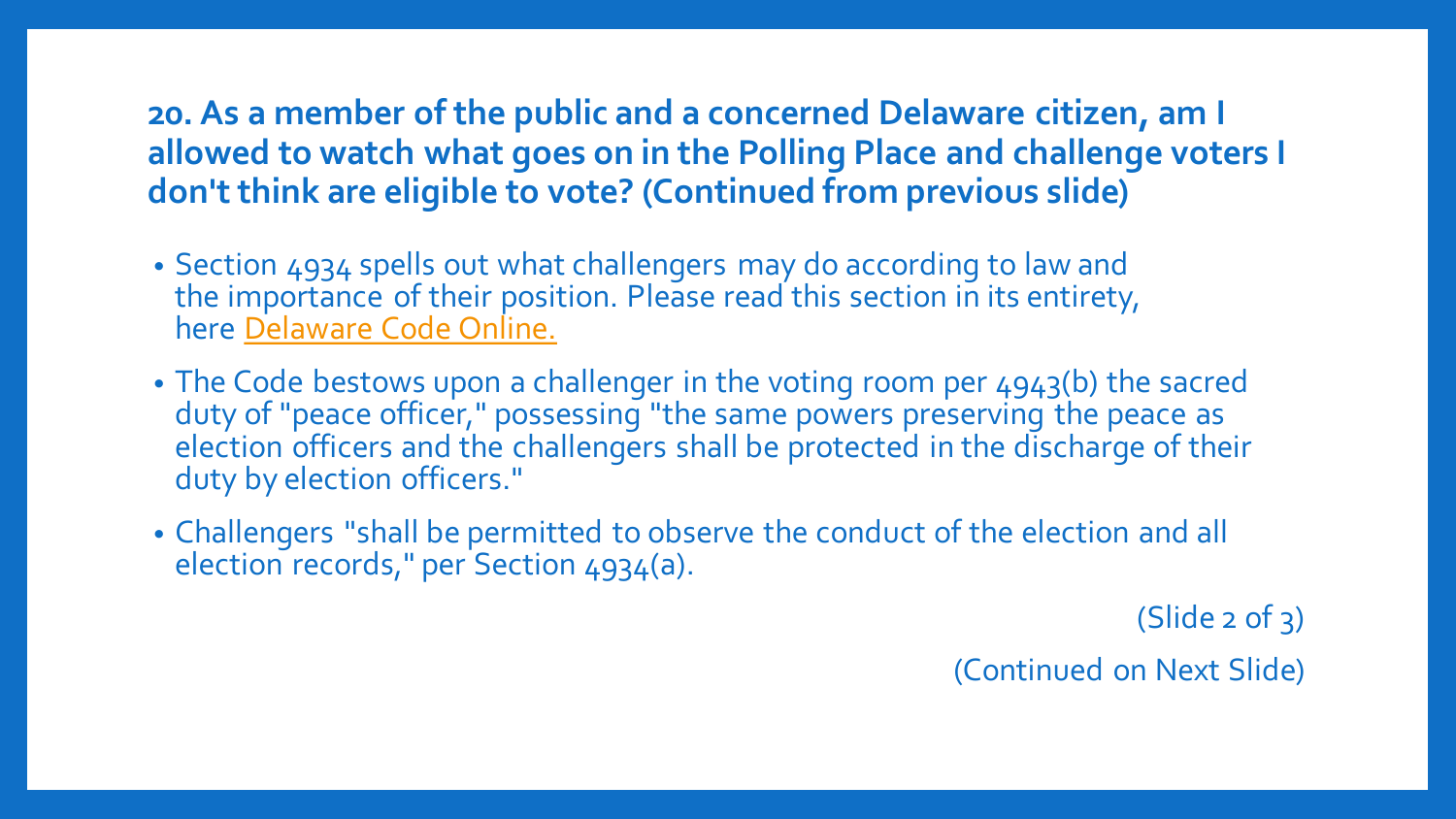#### **21. As a member of the public and a concerned Delaware citizen, am I allowed to watch what goes on in the Polling Place and challenge voters I don'tthink are eligible to vote? (Continued from previous slide)**

- Title 15, Chapter 49 specifies what types of challenges are permitted to be made to voters in the voting room and that **any challenges will be decided upon by a majority vote by the Inspector and both Judges of the Polling Place immediately** to maintain the orderly flow of voters and the voting process.
- Per Chapter 49, a challenger may challenge a voter if they have a valid reason to believe the voter is not duly registered, the voter is not the person they say they are, the voter does not live at the address on the voter's registration record, or the voter was bribed into voting.
- If a challenger is purposely causing a "disturbance or obstruction" or acting to "unreasonably prolong any challenge or inquiry" as determined by the election officers, the challenger, upon majority vote by the Inspector and the two Judges may be formally "ejected" from the polling place per Section 4934(b).

 $(Slide 3 of 3)$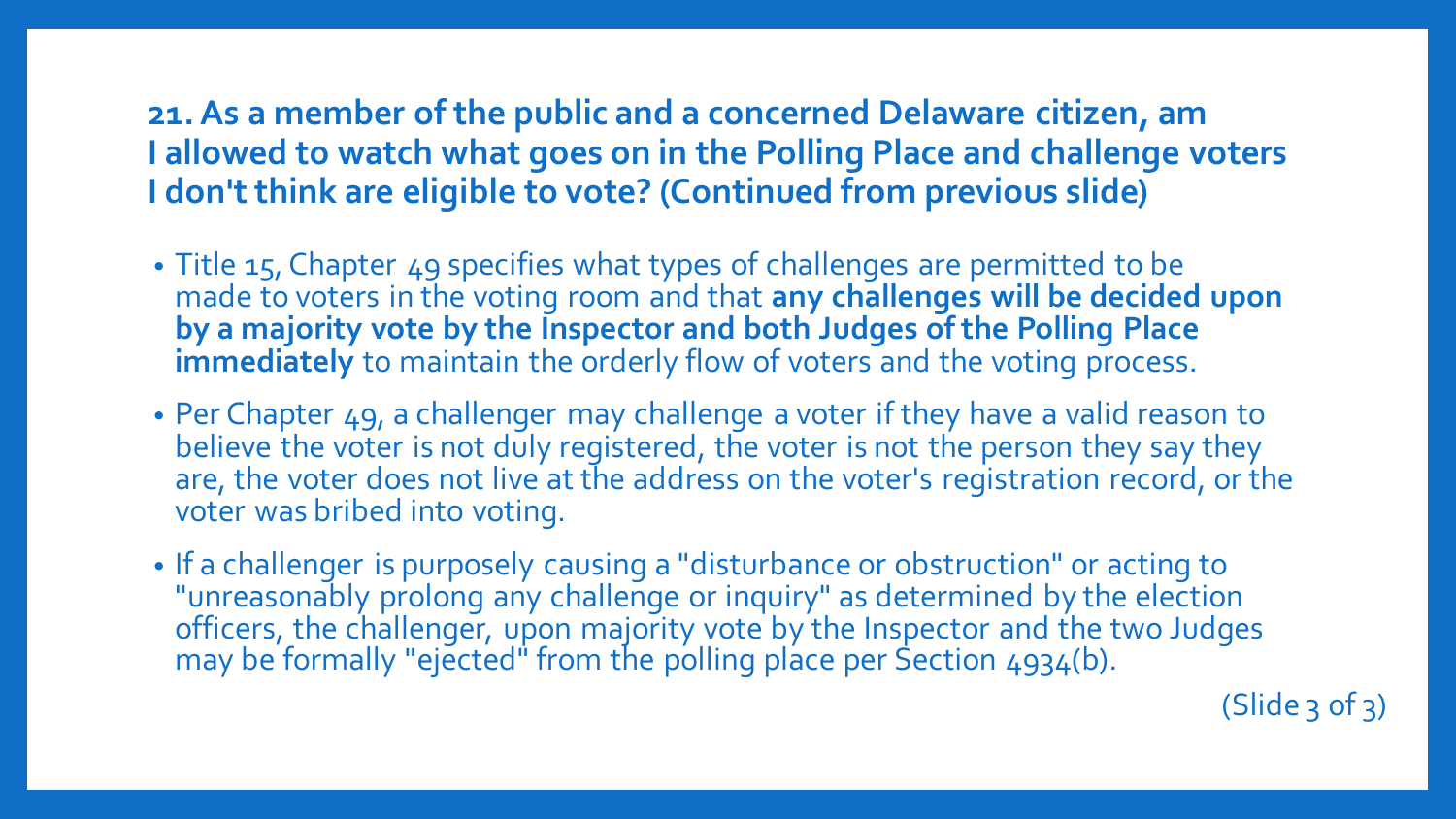#### **22. As a member of the public and a concerned Delaware citizen, am I allowed to attend the Board of Canvass which convenes in the Superior Court of each county two days after General Elections to certify the election?**

- The Delaware Department of Elections has no authority over the Board of Canvass or its operations, intentionally, as it is designed to be the independent canvass of the election results.
- Per Code, the Superior Court in each county sits as the Board of Canvass, so they convene the Board and oversee the process.
- Please contact the Office of the Prothonotary for the Superior Court of the county with your question.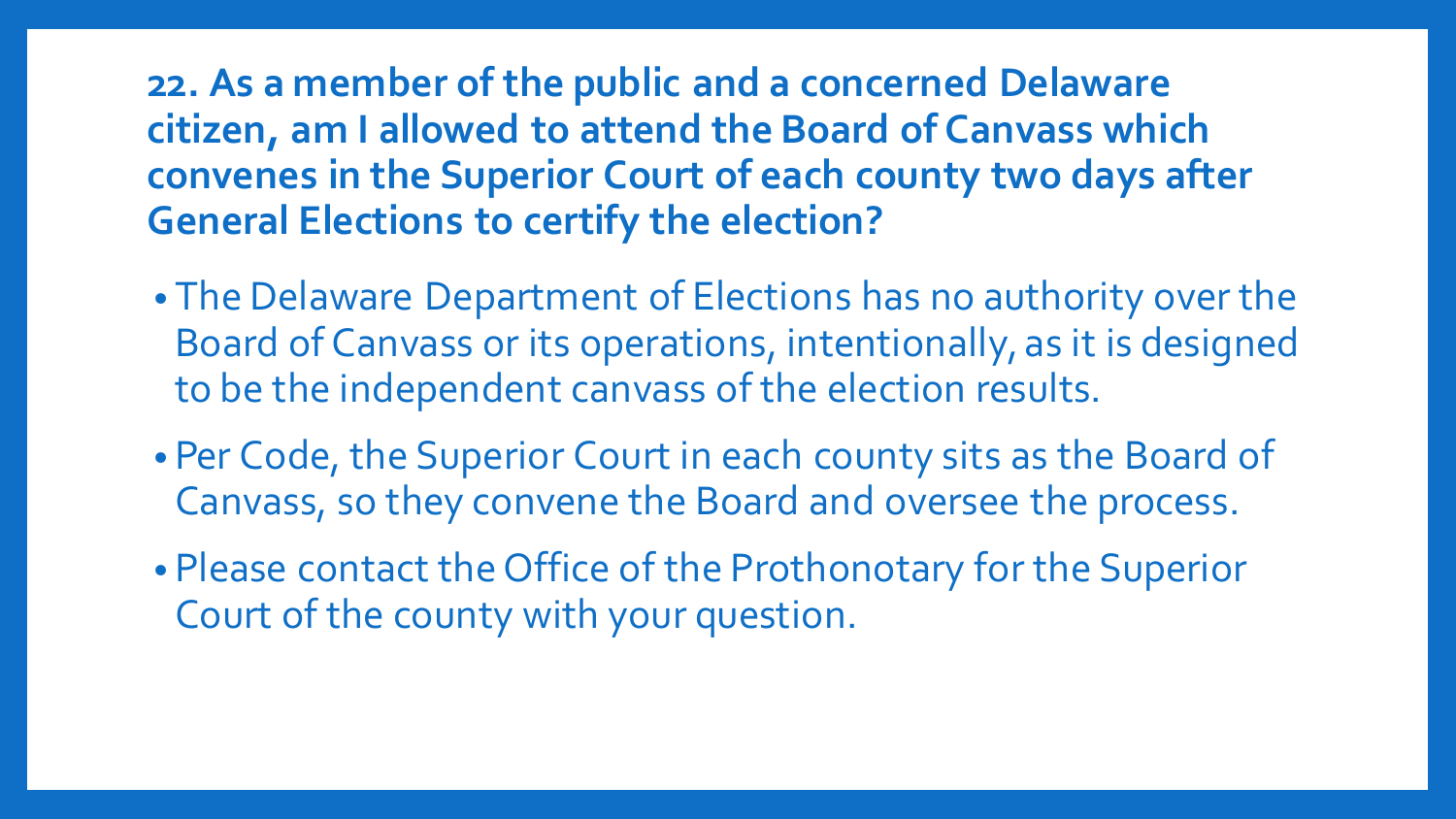#### **23. How are all the people that verify the machine tapes and counts, absentee counts, and other election materials, selected for the Board of Canvass?**

- The Delaware Department of Elections has no authority over the Board of Canvass or its operations, intentionally, as it is designed to be the independent canvass of the election results.
- Per Code, the Superior Court in each county sits as the Board of Canvass, so they convene the Board and oversee the process.
- Please contact the Office of the Prothonotary for the Superior Court of the county with your question.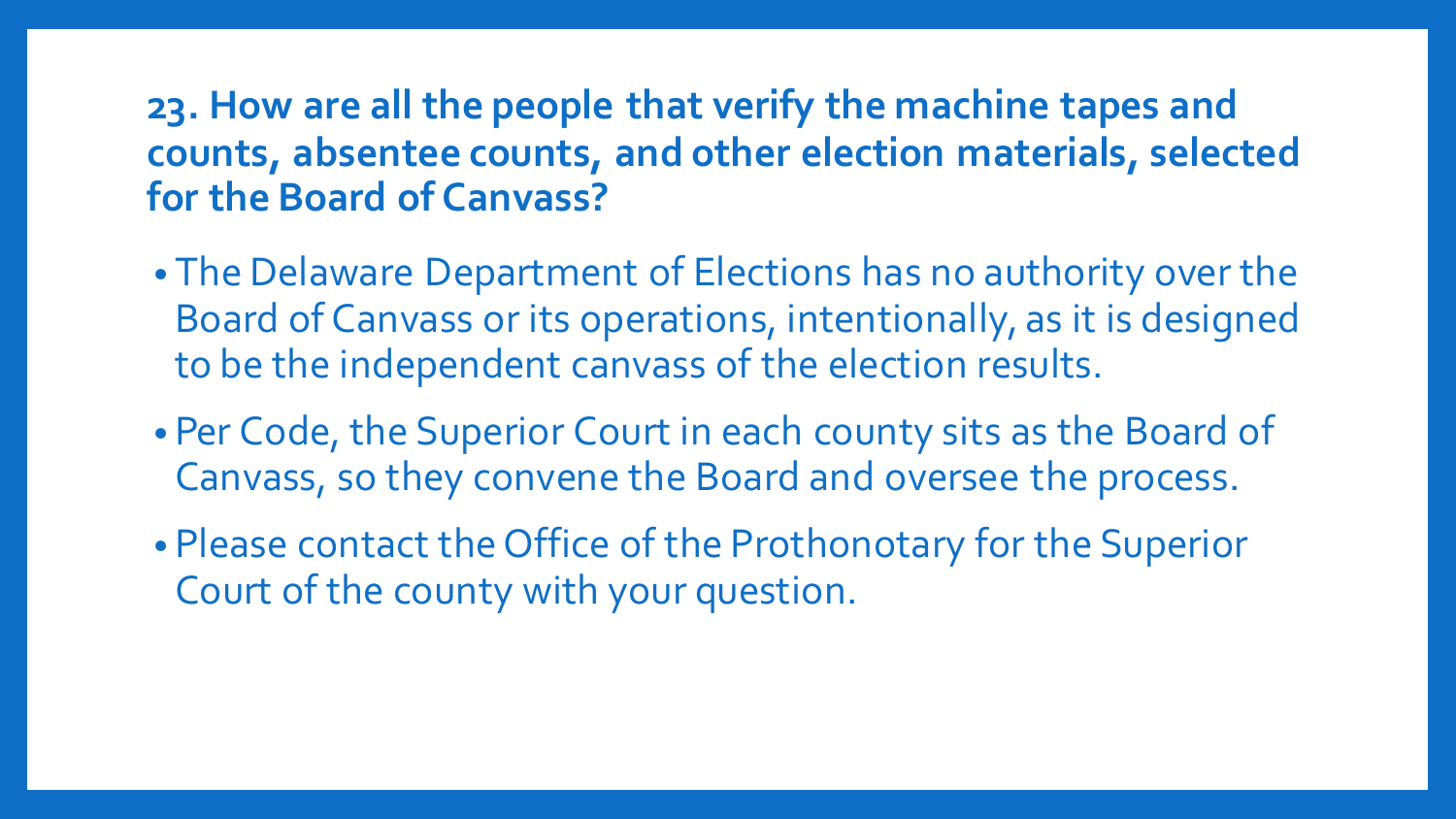#### **24. How do I volunteer to be one of the vote counters at the Board of Canvass?**

- The Delaware Department of Elections has no authority over the Board of Canvass or its operations, intentionally, as it is designed to be the independent canvass of the election results.
- Per Code, the Superior Court in each county sits as the Board of Canvass, so they convene the Board and oversee the process.
- Please contact the Office of the Prothonotary for the Superior Court of the county with your question.